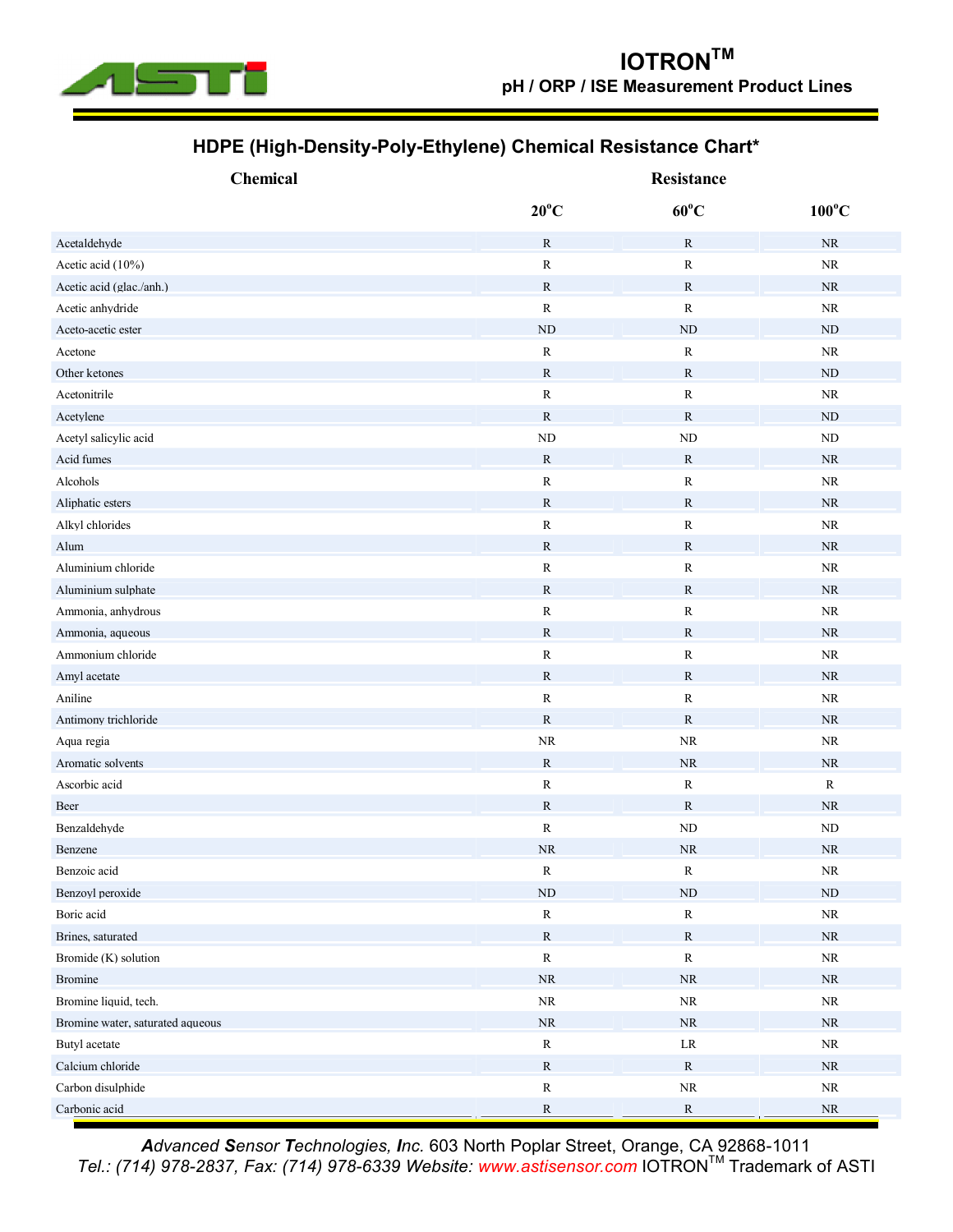

## **IOTRONTM pH / ORP / ISE Measurement Product Lines**

| Carbon tetrachloride         | <b>NR</b>    | $\rm NR$     | NR        |
|------------------------------|--------------|--------------|-----------|
| Caustic soda & potash        | ${\bf R}$    | $\mathbb{R}$ | NR        |
| Cellulose paint              | ${\bf R}$    | ${\bf R}$    | <b>NR</b> |
| Chlorates of Na, K, Ba       | ${\bf R}$    | $\mathbb{R}$ | NR        |
| Chlorine, dry                | $\rm LR$     | $\rm NR$     | $\rm NR$  |
| Chlorine, wet                | $\rm LR$     | $\rm NR$     | <b>NR</b> |
| Chlorides of Na, K, Ba       | ${\bf R}$    | ${\bf R}$    | <b>NR</b> |
| Chloroacetic acid            | $\mathbb{R}$ | $\mathbb{R}$ | <b>NR</b> |
| Chlorobenzene                | $\rm NR$     | $\rm NR$     | <b>NR</b> |
| Chloroform                   | <b>NR</b>    | <b>NR</b>    | NR        |
| Chlorosulphonic acid         | $\rm NR$     | $\rm NR$     | <b>NR</b> |
| Chromic acid (80%)           | ${\bf R}$    | $\rm NR$     | <b>NR</b> |
| Citric acid                  | ${\bf R}$    | ${\bf R}$    | <b>NR</b> |
| Copper salts (most)          | $\mathbb{R}$ | $\mathbb{R}$ | <b>NR</b> |
| Cresylic acids (50%)         | ${\bf R}$    | ${\bf R}$    | <b>NR</b> |
| Cyclohexane                  | $\rm NR$     | $\rm NR$     | <b>NR</b> |
| Detergents, synthetic        | ${\bf R}$    | ${\bf R}$    | $\rm NR$  |
| Emulsifiers, concentrated    | ${\bf R}$    | $\mathbb{R}$ | <b>NR</b> |
| Esters                       | ${\rm ND}$   | $\rm ND$     | ND        |
| Ether                        | ${\bf R}$    | $\mathbb{R}$ | <b>NR</b> |
| Fatty acids $(>C_6)$         | ${\bf R}$    | ${\bf R}$    | <b>NR</b> |
| Ferric chloride              | ${\bf R}$    | $\mathbb{R}$ | <b>NR</b> |
| Ferrous sulphate             | ${\bf R}$    | $\mathbb{R}$ | <b>NR</b> |
| Fluorinated refrigerants     | ${\bf R}$    | $\rm NR$     | <b>NR</b> |
| Fluorine, dry                | $\rm NR$     | $\rm NR$     | <b>NR</b> |
| Flourine, wet                | <b>NR</b>    | <b>NR</b>    | <b>NR</b> |
| Fluorosilic acid             | ${\bf R}$    | ${\bf R}$    | <b>NR</b> |
| Formaldehyde (40%)           | $\mathbb{R}$ | $\mathbb{R}$ | <b>NR</b> |
| Formic acid                  | ${\bf R}$    | $\mathbb{R}$ | <b>NR</b> |
| Fruit juices                 | ${\bf R}$    | $\mathbb{R}$ | <b>NR</b> |
| Gelatine                     | ${\bf R}$    | R            | <b>NR</b> |
| Glycerine                    | ${\bf R}$    | R            | <b>NR</b> |
| Glycols                      | ${\bf R}$    | ${\bf R}$    | $\rm NR$  |
| Glycol, ethylene             | ${\bf R}$    | ${\bf R}$    | $\rm ND$  |
| Glycolic acid                | ${\bf R}$    | R            | ${\bf R}$ |
| Hexamethylene diamine        | ${\bf R}$    | ${\bf R}$    | <b>ND</b> |
| Hexamine                     | ${\bf R}$    | ${\bf R}$    | $\rm NR$  |
| Hydrazine                    | ${\bf R}$    | ${\bf R}$    | NR        |
| Hydrobromic acid (50%)       | ${\bf R}$    | ${\bf R}$    | $\rm NR$  |
| Hydrochloric acid (10%)      | ${\bf R}$    | $\mathbb{R}$ | <b>NR</b> |
| Hydrochloric acid (conc.)    | ${\bf R}$    | R            | $\rm NR$  |
| Hydrocyanic acid             | ${\bf R}$    | ${\bf R}$    | $\rm NR$  |
| Hydrofluoric acid (40%)      | ${\bf R}$    | ${\bf R}$    | $\rm NR$  |
| Hydrofluoric acid (75%)      | ${\bf R}$    | $\mathbb{R}$ | <b>NR</b> |
| Hydrogen peroxide (30%)      | ${\bf R}$    | ${\bf R}$    | $\rm NR$  |
| Hydrogen peroxide (30 - 90%) | ${\bf R}$    | ${\rm NR}$   | <b>NR</b> |
|                              |              |              |           |

*Advanced Sensor Technologies, Inc.* 603 North Poplar Street, Orange, CA 92868-1011 *Tel.: (714) 978-2837, Fax: (714) 978-6339 Website: [www.astisensor.com](http://www.astisensor.com)* IOTRONTM Trademark of ASTI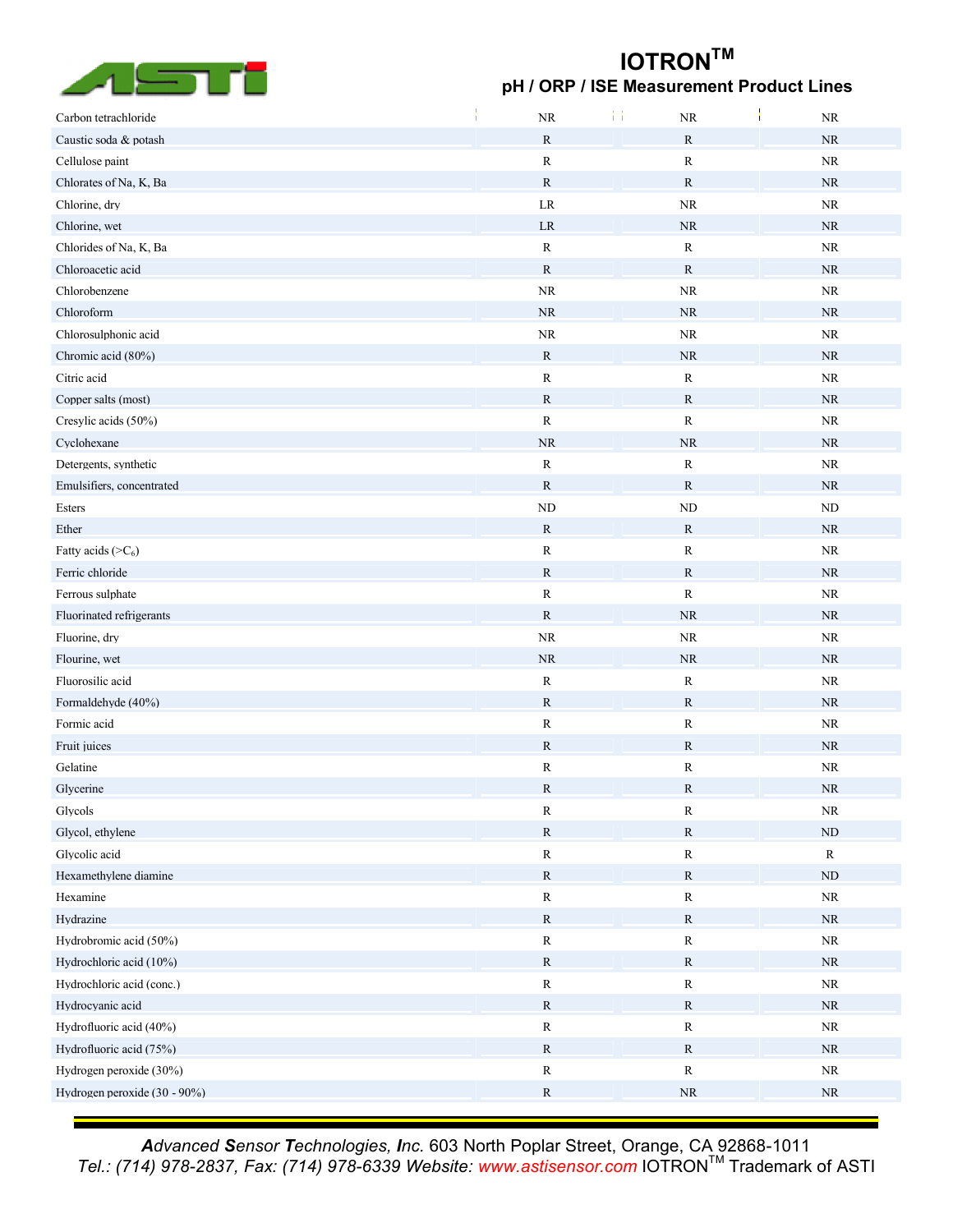

## **IOTRONTM pH / ORP / ISE Measurement Product Lines**

| Hydrogen sulphide                        | ${\bf R}$    | $\mathbb R$  | $\rm NR$   |
|------------------------------------------|--------------|--------------|------------|
| Hypochlorites                            | ${\bf R}$    | ${\bf R}$    | $\rm NR$   |
| Hypochlorites (Na 12-14%)                | ${\bf R}$    | ${\bf R}$    | ND         |
| Iso-butyl-acetate                        | $\rm ND$     | ND           | <b>ND</b>  |
| Lactic acid (90%)                        | ${\bf R}$    | ${\bf R}$    | $\rm NR$   |
| Lead acetate                             | ${\bf R}$    | $\mathbb{R}$ | <b>NR</b>  |
| Lead perchlorate                         | $\rm ND$     | ${\rm ND}$   | $\rm ND$   |
| Lime (CaO)                               | ${\bf R}$    | $\mathbf R$  | <b>NR</b>  |
| Maleic acid                              | ${\bf R}$    | R            | NR         |
| Manganate, potassium (K)                 | ${\bf R}$    | $\mathbb{R}$ | <b>ND</b>  |
| Meat juices                              | ${\bf R}$    | R            | NR         |
| Mercuric chloride                        | ${\bf R}$    | $\mathbb{R}$ | <b>NR</b>  |
| Mercury                                  | ${\bf R}$    | R            | NR         |
| Methanol                                 | $\mathbb{R}$ | <b>NR</b>    | <b>NR</b>  |
| Methylene chloride                       | $\rm LR$     | $\rm NR$     | $\rm NR$   |
| Milk products                            | ${\bf R}$    | ${\bf R}$    | NR         |
| Moist air                                | ${\bf R}$    | ${\bf R}$    | NR         |
| Molasses                                 | ${\bf R}$    | $\mathbb{R}$ | <b>NR</b>  |
| Monoethanolamine                         | ND           | $\rm ND$     | NR         |
| Naptha                                   | $\rm NR$     | <b>NR</b>    | <b>NR</b>  |
| Napthalene                               | ${\bf R}$    | ${\rm ND}$   | $\rm NR$   |
| Nickel salts                             | $\mathbb{R}$ | $\mathbb{R}$ | NR         |
| Nitrates of Na, K and NH <sub>3</sub>    | ${\bf R}$    | ${\bf R}$    | $\rm NR$   |
| Nitric acid $(\leq 25\%)$                | ${\bf R}$    | $\mathbb{R}$ | <b>NR</b>  |
| Nitric acid (50%)                        | ${\bf R}$    | <b>NR</b>    | $\rm NR$   |
| Nitric acid (90%)                        | $\rm NR$     | $\rm NR$     | <b>NR</b>  |
| Nitric acid (fuming)                     | $\rm NR$     | $\rm NR$     | $\rm NR$   |
| Nitrite (Na)                             | ${\bf R}$    | $\mathbb{R}$ | <b>ND</b>  |
| Nitrobenzene                             | $\rm NR$     | $\rm NR$     | $\rm NR$   |
| Oils, diesel                             | ${\bf R}$    | <b>NR</b>    | NR         |
| Oils, essential                          | ${\bf R}$    | <b>NR</b>    | NR         |
| Oils, lubricating $+$ aromatic additives | $\mathbb{R}$ | $\mathbb{R}$ | <b>ND</b>  |
| Oils, mineral                            | ${\bf R}$    | ${\bf R}$    | $\rm NR$   |
| Oils, vegetable and animal               | ${\bf R}$    | $\rm NR$     | $\rm NR$   |
| Oxalic acid                              | ${\bf R}$    | ${\bf R}$    | $\rm NR$   |
| Ozone                                    | ${\bf R}$    | ${\rm LR}$   | $\rm NR$   |
| Paraffin wax                             | ${\bf R}$    | ${\bf R}$    | $\rm NR$   |
| Perchloric acid                          | ${\bf R}$    | $\mathbb{R}$ | $\rm NR$   |
| Petroleum spirits                        | ${\bf R}$    | ${\bf R}$    | $\rm ND$   |
| Phenol                                   | ${\bf R}$    | ${\bf R}$    | $\rm NR$   |
| Phosphoric acid (20%)                    | ${\bf R}$    | ${\bf R}$    | $\rm NR$   |
| Phosphoric acid (50%)                    | ${\bf R}$    | ${\bf R}$    | $\rm NR$   |
| Phosphoric acid (95%)                    | ${\bf R}$    | ${\bf R}$    | ${\rm NR}$ |
| Phosphorous chlorides                    | $\rm NR$     | $\rm NR$     | $\rm NR$   |
| Phosphorous pentoxide                    | ${\bf R}$    | ${\bf R}$    | $\rm NR$   |
| Phthalic acid                            | ${\bf R}$    | $\mathbb{R}$ | $\rm NR$   |
|                                          |              |              |            |

*Advanced Sensor Technologies, Inc.* 603 North Poplar Street, Orange, CA 92868-1011 *Tel.: (714) 978-2837, Fax: (714) 978-6339 Website: [www.astisensor.com](http://www.astisensor.com)* IOTRONTM Trademark of ASTI